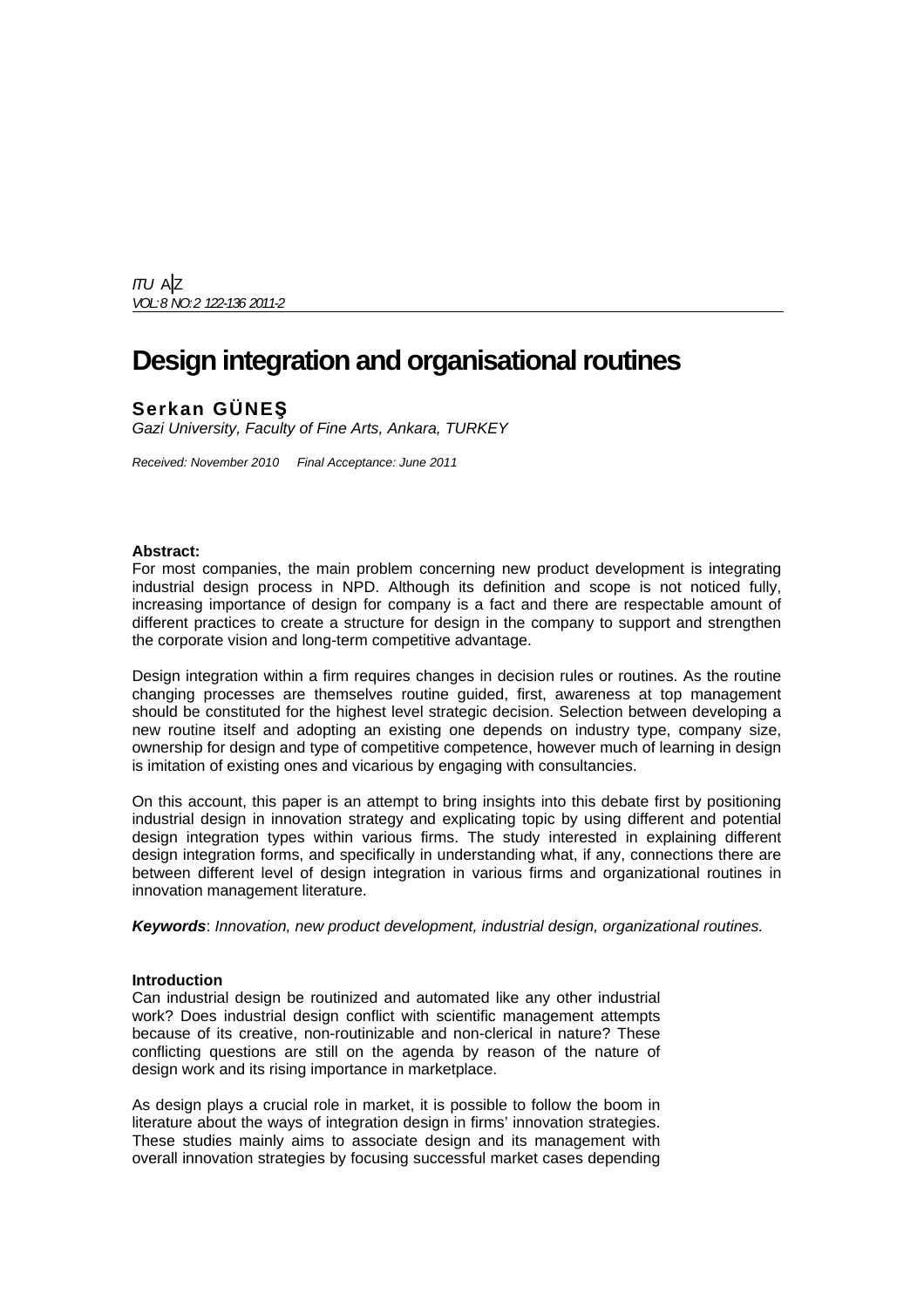on design oriented thinking. Many studies are still in lack of proper definition of design; however, this causes inadequate positioning of its scope and zone of influence.

Notable exceptions to this generalization is Verganti (2008), who introduces "design driven innovation" that aims at radically change the emotional and symbolic content of products, through a deep understanding of broader changes in society, culture and technology by filling gap between innovation and design management literature. Yet he specify valuable analogies between design driven innovation and existing theories on radical innovation of technologies by deep analyses of major design driven Italian firms, a guide model for all design conscious or unconscious firms that still remain to be unsolved.

#### **Importance of industrial design**

Relevant literature has identified the crucial role of product design in shaping patterns and improvement of competitiveness of products and performance of firms and sectors through innovation. Studies have underlined the positive effect of higher expenditure to innovation performance (Marsili and Salter, 2006) however, empirical studies are still weak to define mechanisms about integrating design abilities within a firm and its impact on developing either original, improved or modified products to improve innovation performance due to difficulties to find consistent definition of industrial and engineering design and their sphere of influence in innovation processes.

Although industrial design has an important role in innovation, its slippery definition and scope still is not noticed fully. Industrial design is generally known and sensed as a final "cosmetic touch" or "something to make products look better" (Verganti, 2008) after research and development (R&D) (Marsili and Salter, 2006) and so, industrial designers are brought into the R&D process at relatively last stage (Veryzer, 2005). Besides, there is still inaccurate information to characterize precise distinction between engineering design and industrial design. Industrial design is the conception and planning the artificial (Buchanan, 1990) that offer a clear advantage for the consumer. Its role is not solely a form giving process contrary to expectations; it is a process of achieving greater consumer satisfaction through ergonomics, functionality, user-product interfaces and aesthetic issues where engineering design first focuses function of the product. It has a strong bound with continuous technological change but it also considers changing preferences of consumers. Understanding the roles of industrial design and its scope in R&D in this context is especially important since radical new products play an important role in building competitive advantage (Veryzer, 2005).

The interplay between innovation and industrial design is fuzzy a ground. Before all else, a better understanding of the most effective roles of design (mostly at product level) in innovation is required (Roy and Riedel, 1997). On this account, first, interconnections between innovation and R&D, R&D with New Product Development (NPD) and NPD with industrial design should be defined.

Innovation, "as new combinations of existing resources, equipment and so on" is a "source of energy" that "disrupts any equilibrium in the economic system" and "propels it from one equilibrium to another" (Schumpeter, 1943).

Design integration and organisational routines  $123$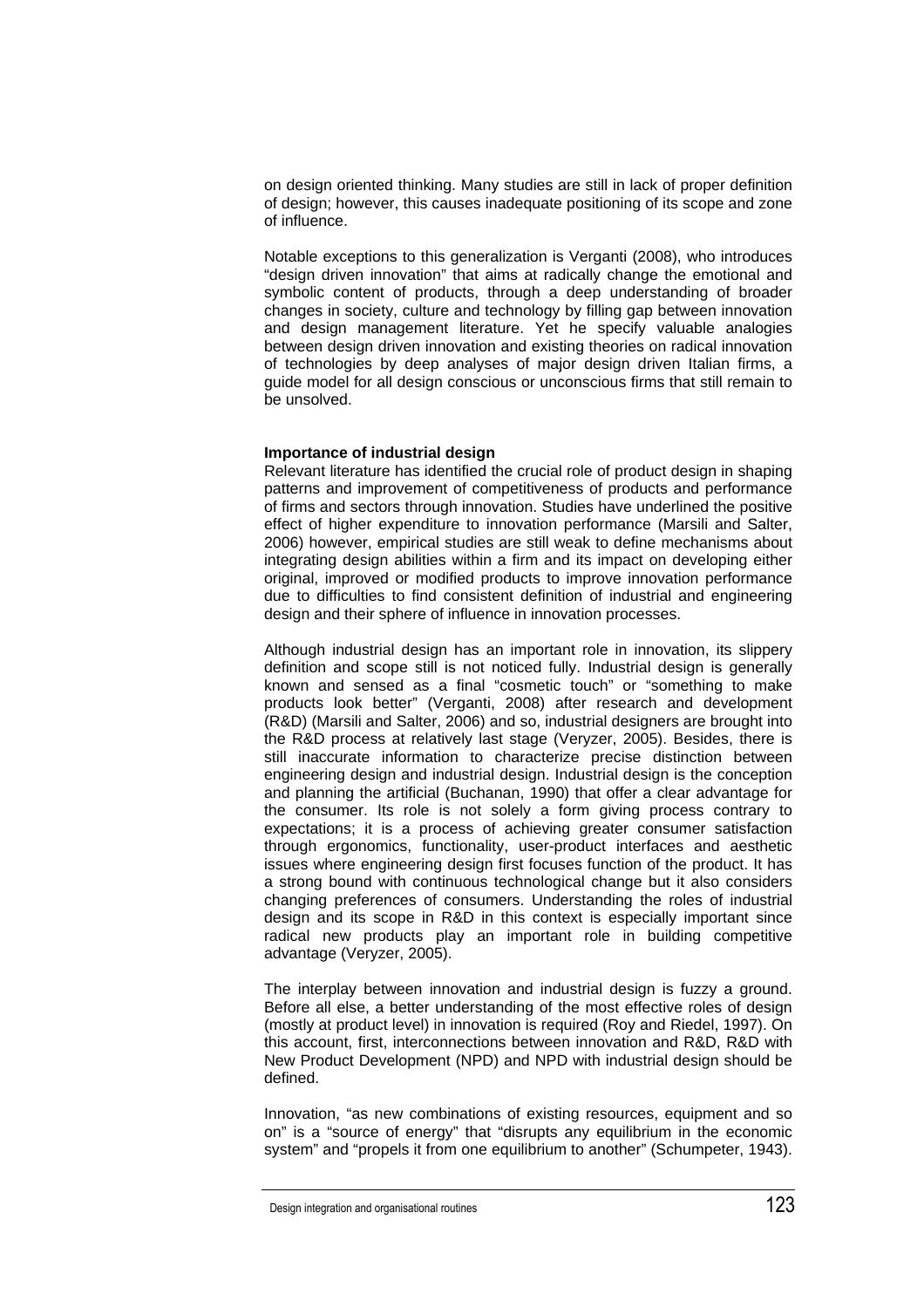This transformation is mostly driven by technological competition between firms; however technological type of competition is not limited with new and more efficient machinery previously introduced by Marx. In the literal sense, it encloses development of new and new variants of products, the introduction of new type or qualities of raw materials or intermediate products, the creation or exploitation of new markets or new ways to organize business (Fagarberg and Verspagen, 2002).

Innovation pioneers new innovations or triggers "swarming" imitations (Schumpeter, 1943) and tend to come in bunches to destroy past ones until it provide acceptable economic reward to firms. To guarantee economic reward in cyclic and stabilized periods, mechanized and organized innovation increasingly goes on in groups and organized context, yet the perception of cumulated impact of small routine type innovations may be great (Lundvall, 1992). To facilitate innovations in systematic basis, many organizations invest on research and development (R&D) activities that aim to increase knowledge stock to derive new applications. On this account, R&D became a vital element of the broader knowledge and capability generation process (Nelson and Winter, 1982) to trigger repeated cycles of problem solving (Dosi and Marengo, 1993). In the current highly competitive market, continuous technological change, competitors and changing preferences of consumers, firms are under increasing pressure to develop new products with collaboration of functional areas such as R&D, marketing, production and design. On these grounds, many scholars show an interest in coordination of R&D process and ways to facilitate sharing knowledge across functional areas and mechanism for decision making and conflict resolution for effective and fruitful new product development process.

New product development is an interdisciplinary activity. It is mainly the combination of marketing, design and manufacturing functions of enterprise (Ulrich and Eppinger, 2003). In this context, innovative performance and the successful integration and management of design with other NPD functions is directly linked (Marsili and Salter, 2002). Industrial innovation has become increasingly design-dependent and the advanced market economies cannot compete successfully in global product markets unless they invest in design excellence, design education, and design research (MacPherson and Vanchan, 2010). The integration of design is not just limited with the amount spent on design; it also encloses the ways of improving the competitive advantage through searching and adaptation of appropriate design sources. In the time, with the industrialization of consumer products, industry ganged with pioneer consultant designers at 1930s as outsourcing, after World War II, design profession is absorbed by firms and transformed into a routine business of the formal structure while effectively smothering its innovative energy (Meikle, 2005). The motivation of decreasing product life cycles, permanent technical innovation and dynamic markets, today, "economic competitiveness became an immediate driving force behind the resurgence of design" (Buchanan, 1990).

## **Positioning industrial design**

The goal of industrial organizations is to make profit and to keep on growing. Industrial organizations get this profit through with the products they produce and the services they offer. For long-term survival, industrial organizations have to enter marketplace with superior products (Holland et al., 2000). As products compete in marketplace, market share is affected by such factors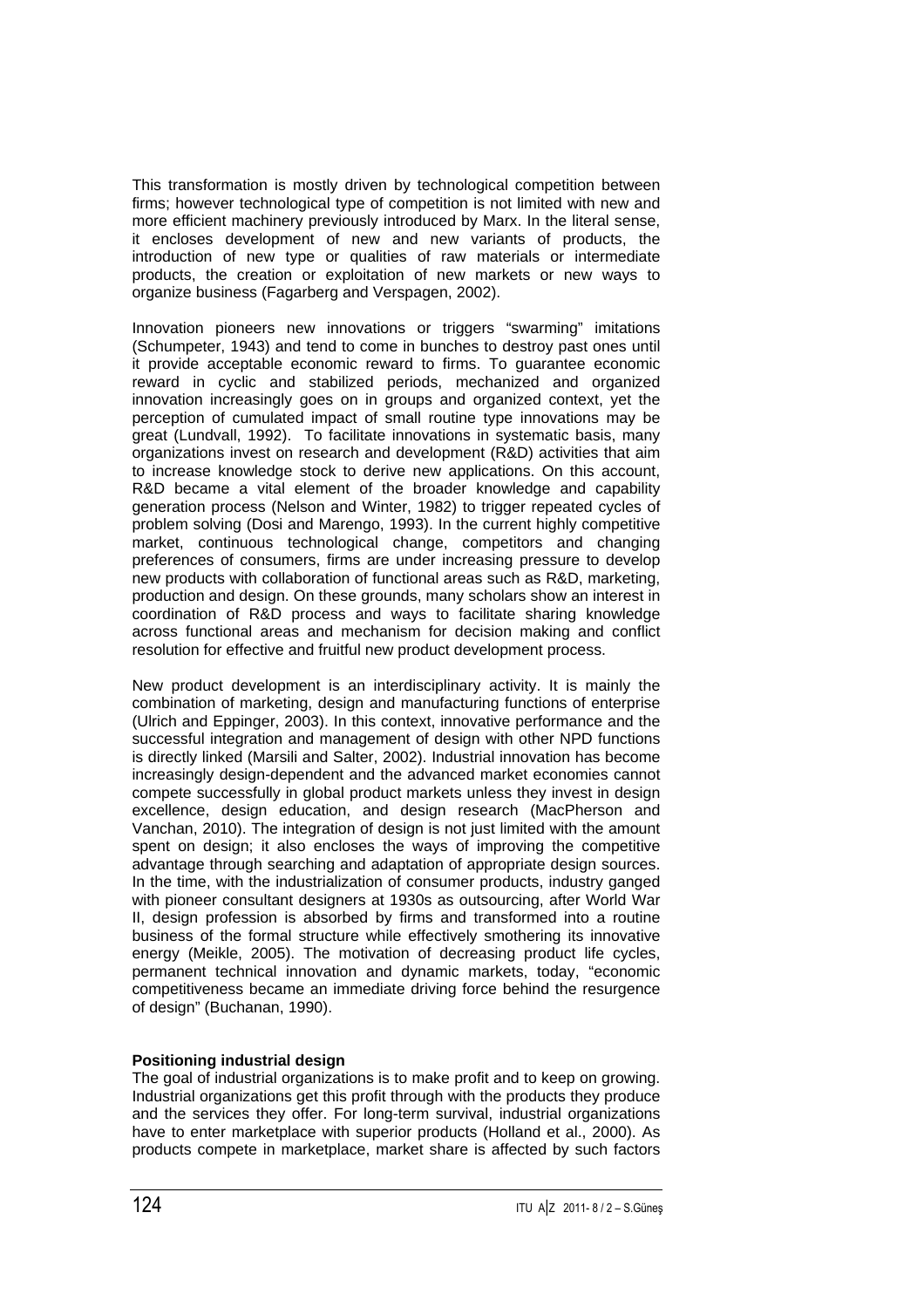as price, quality, durability and reliability; but at the same time the industrial design factors like appearance, variety and specifications, which exert strong influence on are highly effective on the preference of consumers. On this account the success of industrial design refers to an increase in profitability and commercial benefits (Oakley, 1990; Gorb, 1990).

Design effort is highly related to overall product strategy of organizations in terms of price, focus and differentiation. According to Porter (1990), design can be seen as one of the product positioning tools adding various product features like quality, durability, ease of use, distinctive aesthetics and price. Consequently, industrial design can be defined as a strategic tool for an industrial organization in terms of competitive advantage. The relevant literature locates industrial design within the NPD process. As the NPD concerns the management of the disciplines involved in the development of new products (Trott, 1998), Walsh et al. (1992) positions design in its core, many authors emphasis on its role in a flexible and network type NPD (Pitkonen, 1989; Hyvönnen, 1991; Rassan, 1995; Holland et al., 2000).

After underlining the value of industrial design expertise for survival and competitive advantage, it is better to discuss the ways of introduction of design expertise for product innovation in term of hierarchy of routines.

Firms are assumed to follow heritable and mutable decision rules (or routines). A firm that is unsatisfied with its competitive position begins to "search" for new and more efficient routines and only if the new one is superior, firm adopts it. Searching process can be conducted in two ways; either firm can develop a routine itself or imitate an already existing successful one. Preference between these two ways is characterized by a high degree of Knightian uncertainty of marketplace, bounded rationality of actors, promised economic reward and scale of the firms. There is a great deal of imitation between firms (Dickson,2003) because of the cost rise with innovation; while some large ones tend to develop new routines itself due to their high profit target. On the other hand, according to Nelson and Winter (1982), many organizational routines are quite tacit in nature. Thus the more tacit the firm's routines, the harder (may well be impossible) it is to imitate by others (Tecee et. al, 1997). Despite this strong "inertia", changing structure of the firms is conceptualized by hierarchy of routines through highlighting the relationship between strategy, structure and organizational capabilities.

Nelson and Winter determine three type of routines: operating (low-level), investment and search (high-level) routines. Low-level routines refer to daily processes and have short-run characteristic. Investment routines relate to investment decisions and direct grow capabilities. Higher ones affect strategic decisions and ability to 'search' out ways of improving lower order routines. Dickson (2003) introduced hierarchy of organization as coherent where operational routines are nested within system control routines, which are nested within resource deployment (investment) routines that are nested within organization learning routines. He argued that newly introduced system control routines are a special case of standard operating (control) routines. In general sense, hierarchy of routines are defined a key construct to explain evolving economic change, competitive advantage and continuous improvement.

As the organizational changing processes are themselves routine-guided, introduction of industrial design function can be explained by hierarchy of

Design integration and organisational routines 125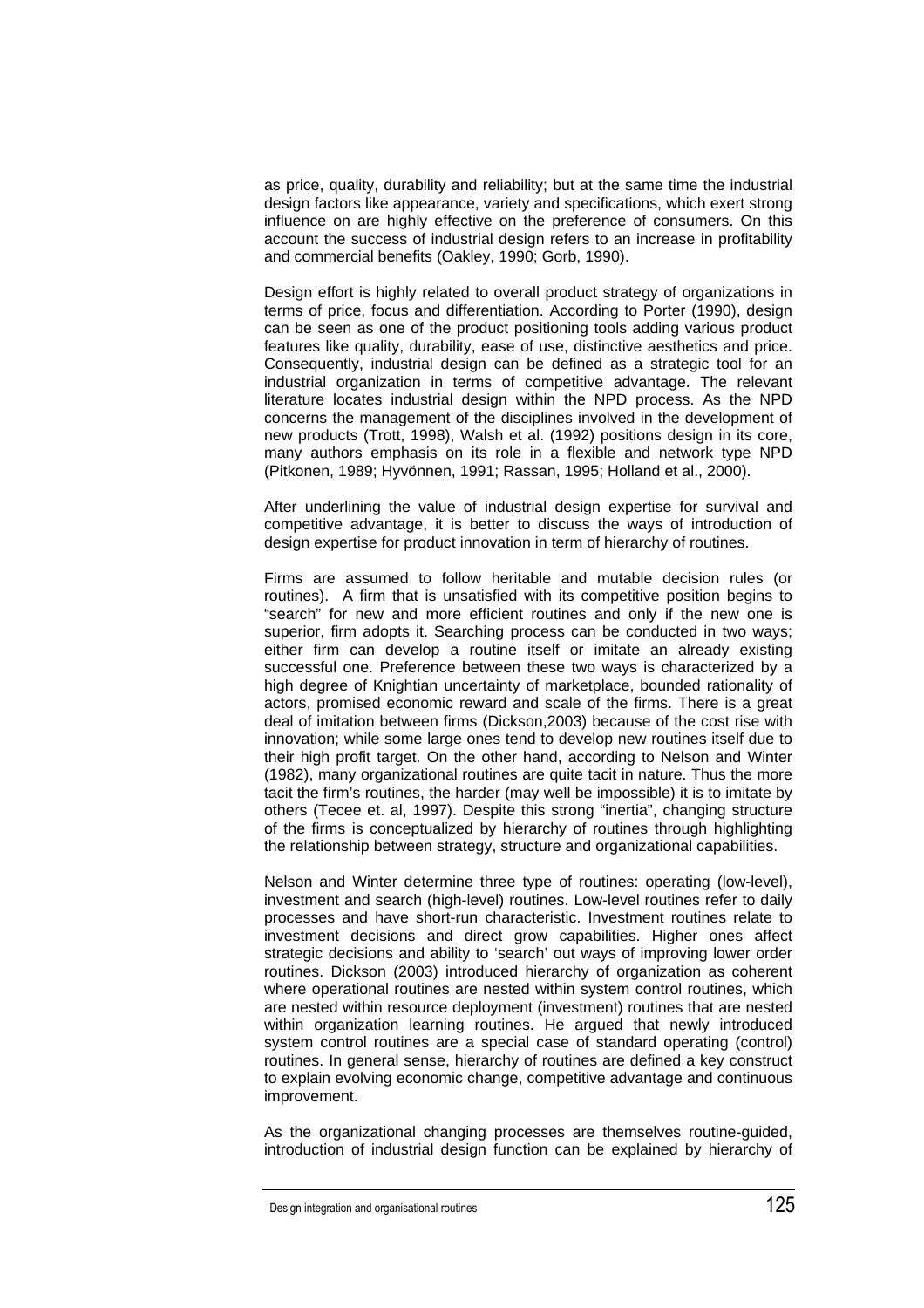routines through its effect on strategy, structure and capabilities of the organization.

Evolving the role of design in new product development has changed dramatically during last century. According to Perks et al. (2005), during the 1800s, design was embedded in the business and the manufacturing techniques of the time and began in earnest during the 1920s – 1950s, driven by customer affluence and demand for stylish, aesthetic products by outsourcing of specialist and consultant designers. Schumpeter identified parallel approach about this era (1943:132):

"For, on the other hand, it is much easier now that it has been in the past to do things that lie outside familiar routine – innovation itself being reduced to routine. Technological process is increasingly becoming the business of teams of trained specialists who turn out what is required and make it work in predictable ways."

This specialization on design issues gave occasion to design became as a profession in 1960s and many design schools focused on industrial design education in 1970s. In 1980s, the media and business worlds saw design as a placebo for all ills and design consultancies boomed. However economic recession hit much of the world in 1990s and design was perceived as an expensive superlative activity and was brought back into the firm (Perks et al., 2005) (Table 1). Many academic studies about integration of design discipline in NPD are emerged to improve the communication with technical and marketing functions. In 2000s design takes a more strategic role in business processes and played leadership role in the product development process (Von Stamm, 2003).

| <b>Period</b>     | Design Role               |  |  |
|-------------------|---------------------------|--|--|
| 1800s             | <b>Business-Oriented</b>  |  |  |
| 1920s-1950s       | <b>Specialist</b>         |  |  |
| 1960s-1970s       | Professional              |  |  |
| 1980s             | <b>Brand Dominated</b>    |  |  |
| 1990s             | Sub-process of NPD        |  |  |
| <b>Early 2000</b> | <b>NPD Process Leader</b> |  |  |

**Table 1.** The evolution of the role of design in new product development (Perks et al., 2005).

Contribution of design function in the company correlates often with the importance and integration of design in the company, but depends also on industry type, company size, ownership for design and type of competitive competence. The "design ladder" (which is developed by the Danish Design Centre) represents four different levels of company based employment of design: non-design, design as styling, design as a process and design as innovation (Table 2). The design ladder is a useful 4-step model for grouping companies' design maturity based on their attitudes towards design. The higher a company is up the ladder, the greater strategic importance design has for the company. This design integration hierarchy shows strong likenesses with hierarchy of routines in terms of "search" that firms, which prefer higher profit through design function, tend to choose best way believed to fit its structure. Higher level of the ladder demand higher level routines (as learning or search routines) where lower level of the ladder can be parried by imitation of rival products (Table 3).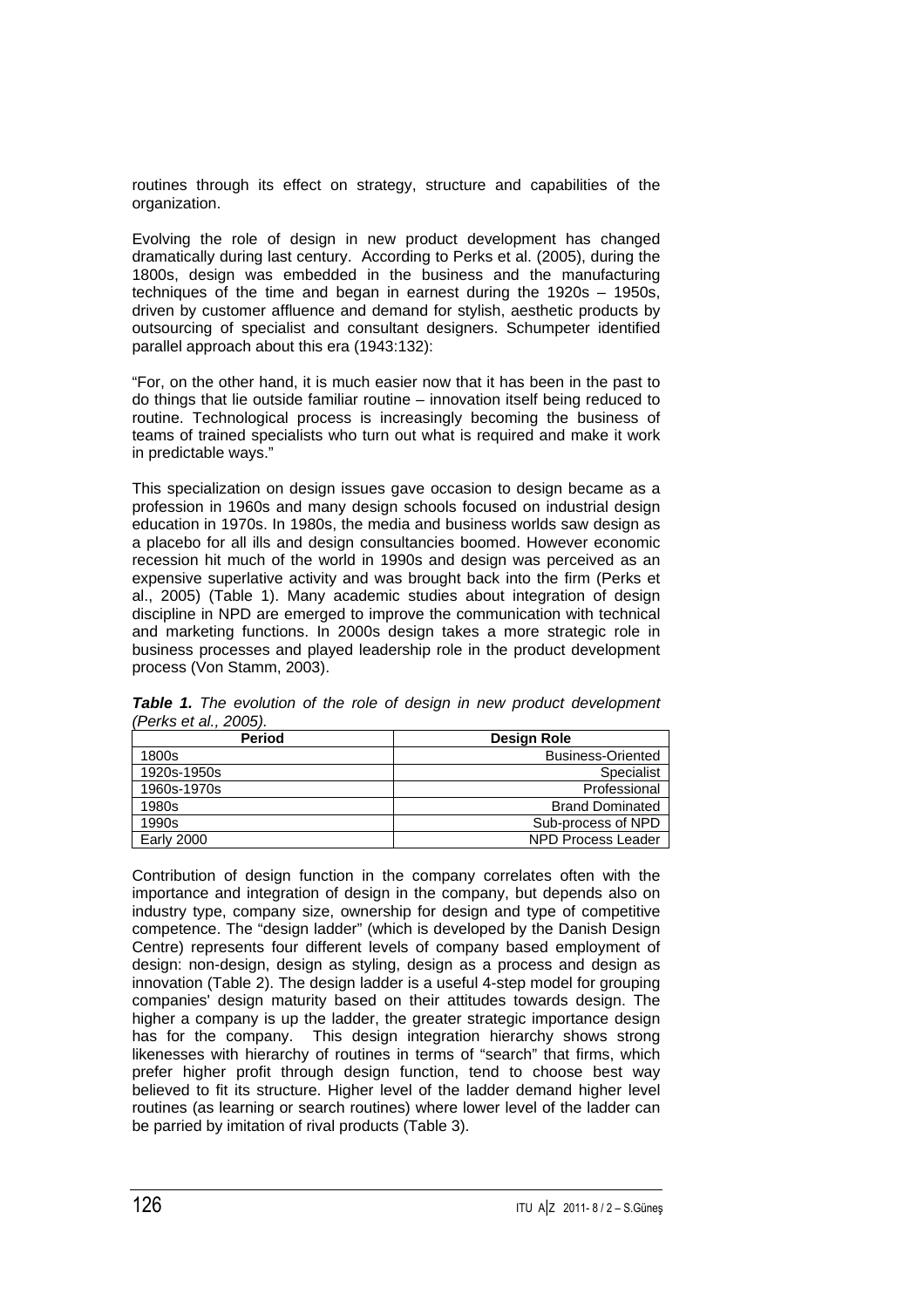**Table 2.** Design ladder (D.D.C., 2003).

| Level | <b>Design Maturity</b> |  |  |
|-------|------------------------|--|--|
|       | Design as innovation   |  |  |
|       | Design as process      |  |  |
|       | Design as styling      |  |  |
|       | Non-design             |  |  |

Integration of design function within a firm can be in several ways. First, because of competence advantage and pressure of continuous improvement firms can directly imitate inspiring trendsetter products. However, if the knowledge embedded in product is highly tacit and due to preventive of intellectual property rights direct imitation opportunities may be impossible. On the other hand, imitating original product with minor modifications can somehow eliminate intellectual property rights, thus infringement of intellectual property rights of industrial design is common in business.

| Table 3. Design integration hierarchy versus hierarch of routines |  |  |
|-------------------------------------------------------------------|--|--|
|-------------------------------------------------------------------|--|--|

| Design<br>Ladder<br><b>Hierarchy</b><br>(D.D.C,<br>2003) | <b>Companies' Attitudes</b><br><b>Towards Design</b><br>(D.D.C, 2003)                                                                                                                 | Role of<br>Design in<br><b>NPD</b><br>(Perks et al.,<br>2005) | Design<br><b>Management</b><br><b>Requirements</b> | <b>Routines</b><br><b>Hierarchy</b><br><b>Requirements</b><br>(Dickson, 2003) |
|----------------------------------------------------------|---------------------------------------------------------------------------------------------------------------------------------------------------------------------------------------|---------------------------------------------------------------|----------------------------------------------------|-------------------------------------------------------------------------------|
| Non-<br>Design                                           | Design is a negligible part of<br>product development etc., and<br>any design activities there are<br>fall to professional groups other<br>than designers.                            | <b>Business</b><br>Oriented                                   | Conventional<br>Product<br>Management              | Organizational<br>Operational<br><b>Routines</b>                              |
| Design as<br>Styling                                     | Design is seen solely as relating<br>to the final physical form of a<br>product. This can be the work of<br>a designer, but is usually<br>created by other employees.                 | Specialist,<br>Professional,<br><b>Brand</b><br>Dominated     | Operational<br>Level Design<br>Management          | Organizational<br><b>System Control</b><br><b>Routines</b>                    |
| Design as<br>a Process                                   | Design is not a result but a<br>method that is integrated early<br>on in the development process.<br>The production outcome<br>requires contributions from a<br>range of specialists. | Sub-process of<br><b>NPD</b>                                  | <b>Tactical Level</b><br>Design<br>Management      | Organizational<br>Resource<br>Deployment<br>Routines                          |
| Design as<br>Innovation                                  | The designer works closely<br>alongside the company's<br>owners/management on a<br>complete or major renewal of its<br>business concept.                                              | <b>NPD Process</b><br>Leader                                  | Strategic Level<br>Design<br>Management            | Organizational<br>Learning Routines                                           |

Conscious design integration within a firm can be in three types: (1) To engage on consultant designers as outsourcing, (2) assign the project to the designer working internally (in-house designers) or (3) both.

Many firms, which pick up acquaintance with design for the first time, tend to engage on design consultants. In recent years, however, major industrial firms have started to outsource knowledge-intensive activities in spheres such as research and development (R&D), product design, and engineering (Parker and Anderson, 2002; Lynn and Salzman, 2007). Consultant designers are generally more expensive than hiring in-house employees however engaging on consultant designers may be less expensive in long run. As consultants are experts with an established body of design knowledge and skills, they may involve change routines within the organization with the advantage of not being a member of organization and

Design integration and organisational routines 127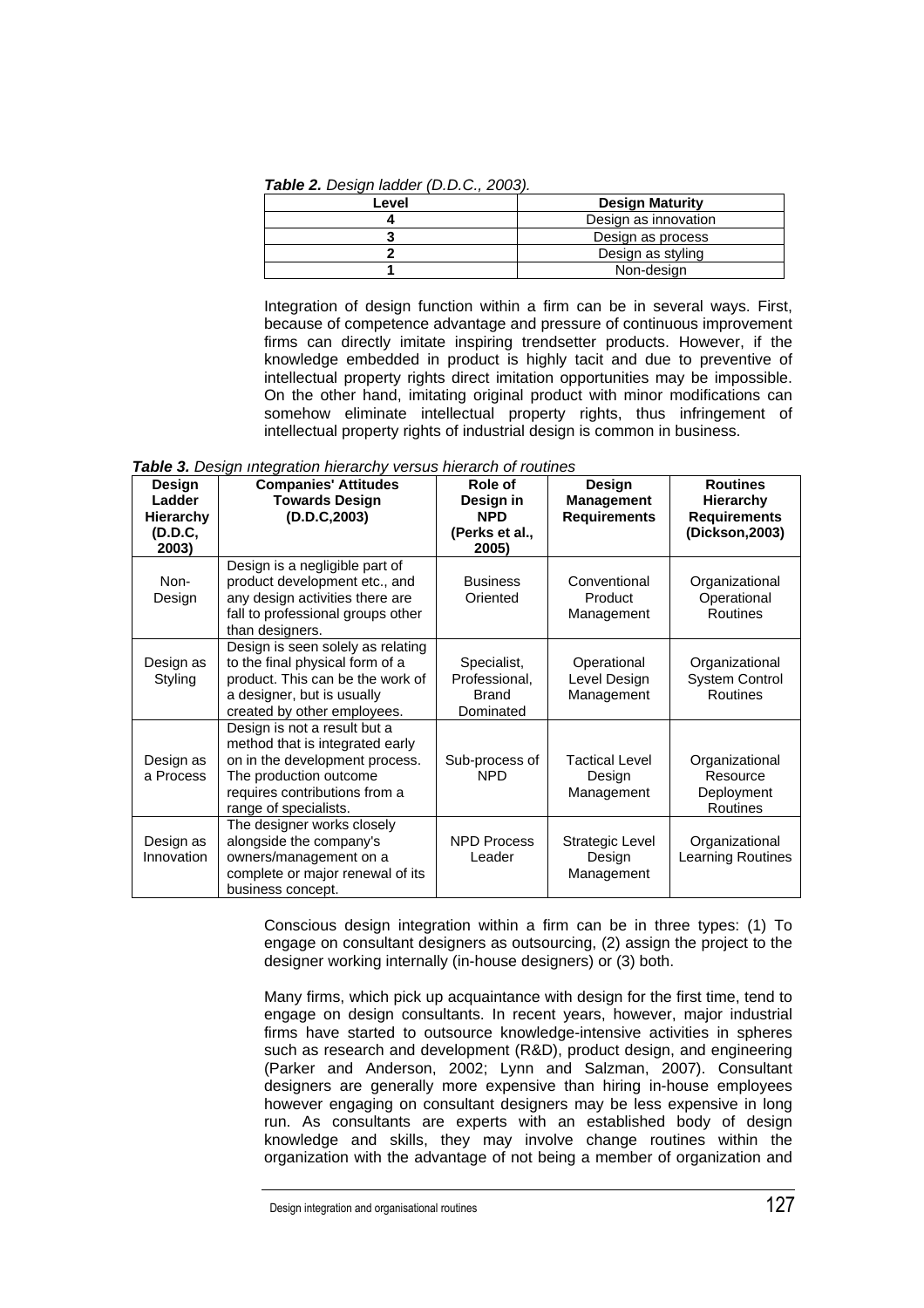not involved in the internal politics. Especially in SME's, design consultancies may even be strategy makers, because of lack of internal design resources. Design skills may disappear in the organizational hierarchies, and in competition with other groups at the workplace, however consultant designer can combine existing technologies in surprising ways (Hargadon and Sutton, 1997) due to absence of bound by the preexisting definitions the organization provides. Successful engagements with design consultants can encourage firms to hire in-house designers and facilitate an in-house design team in NPD process for the further projects. On the other hand, several problems can occur during outsourcing. First, delivering critical information (as know-how resources and tacit knowledge) to external consultant may be limited. It must be remembered that distributing information to the consultant is always somewhat restricted, and details often dispensed in briefs only an as needed basis (Järvinen and Koskinen, 2001). Second there is always a threat of histo-incompatibility responses in the consultancy engagement. Routines of clients and design consultants may differ. At the same time, there may be competition between in-house NPD functions and engaged consultants.

Variously, many firms with an in-house team or designers can contract with consultancies for fresh perspectives, to enhance and activate the mutual competition between the consultancy and the representatives of in-house design teams or due to lack of time or specific professional skills inside and differing points of view. This is because there are visual aspects, where the company's in-house designer or design team is often prone to become tunnel-visioned, if certain repeated design-process are in constant use (Järvinen and Koskinen, 2001). Nevermore, some firms tend to contract with well-known or "star" designers because of increasing importance of international competition not only in manufacturing but also in industrial design to associate brand with design and the designer label. In such a case, in-house designer(s) may participate in the projects, but merely act as intermediaries or coordinating personnel, controlling the actual work of consultancies (Järvinen and Koskinen, 2001) or may refrain due to controversial views to design project.

When design perceived as a strategic asset, many firm internalize it. As the strategic value of design increases, it will rapidly become an in-house phenomenon (Järvinen and Koskinen, 2001). And as it is internalized more, design becomes a standard part (or core) of company practice. Internalization of design as an in-house function provides several benefits. In such a case, organizations do not spend much time to find suitable consultants and transfer the knowledge; nevermore, in-house design activity enables to secure the sharing and transfer of the critical knowledge (information and know-how) within an organization. In house design teams routinize design activity and this situation promotes relations between NPD functions. Attainable in-house design teams construct a design centered corporate structure. As said before, however, in-house designers' skills may disappear in the organizational hierarchies, and in competition with other groups at the workplace. The less control designers have over their immediate work and the frames that direct their work, the worse they are able to influence production, and promote their core values, whether these are based on applied sciences, or the art world (Järvinen and Koskinen, 2001). On the other hand, in-house design teams become easily tunnelvisioned as they are tied to the structures of the company.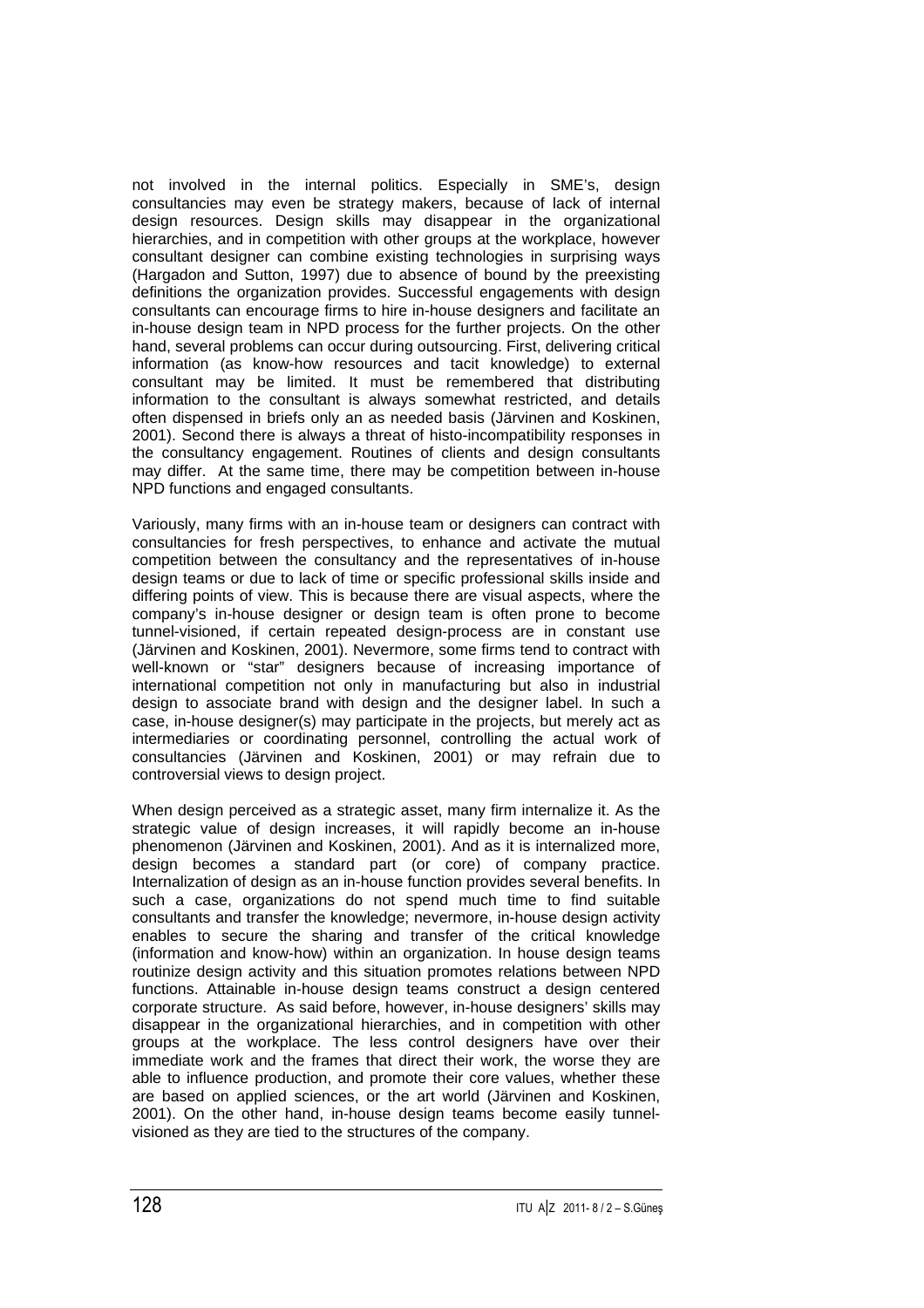As much recent attention in industrial practice has been centered about which activities a firm should complete for itself and for which it should rely on outside suppliers (Ulrich and Ellison, 2005), there seems a trend to use both in-house and consultant designers to determine what to do in- house versus what to outsource. Both internalization and externalization of such a strategic tool may be ironic in term of competitive advantage, however such imports currently account for about 35 percent of externalized design expenditures, compared to less than 15 percent ten years ago (MacPherson and Vanchan, 2010). On the other hand, several reasons can be interpreted for this attitude. First, the mutual relation of in-house and outsource produces a greater fusion powered by the technical or creative potential of both internal and external suppliers. This conversational structure triggers learning process for both sides in terms of sharing knowledge and expertise. Nevermore, outsourcing could be motivated by a wide range of factors, including risk sharing agreements, quality considerations, vendor reputation, service delivery speed, cost containment or the presence of internal diseconomies of scope (MacPherson and Vanchan, 2010).

## **Design-driven firm**

Current interest on design elicits the appearance design-oriented firms. This type firms have highest level of design integration to create right environment for communication and set of people for entrepreneurial/creative climate and expertise to bring design driven innovation.

Verganti (2008) defines design as organizational process, a process to get closer to user and their both functional and social-cultural needs. He highlights Design-Driven Innovation where innovation starts from the comprehension of subtle and unspoken dynamics in socio-cultural models and results in proposing radically new meanings and languages that often implies a change in socio-cultural regimes (Figure 1). However this approach is suitable for Italian firms which include design as a strategic resource and where company and designer form strong alliances for a longtime, but it is weak for particularly smaller and medium-sized companies that lack of innovation process with the capacity to develop more radical ideas with business potential. Similarly, Utterback et al. (2006) introduces Design Inspired Innovation focusing on language (emotional and symbolic value of the product) to achieve success through a high level of socio-cultural fit. These two approaches stress of changing role of design on marketplace correctly but still lack of a satisfactory explanation to surpass both managerial and cultural barriers to integrating design in product innovation.

Chaotic and competitive markets put pressure on firms to be in continuous transition through design driven. However major transformation through a design driven firm type is slow and incremental. This is because; (1) transformation through a design driven needs design awareness and proper managerial and cultural environment within firm and (2) changes in decision rules (routines) of the firm.

General practice for full design integration within a firm begins with awareness on design issues. Unfortunately, it is difficult to suffuse an entire company with the "design mind" yet the employees represent different schools of thought and background (Jevnaker, 2000). According to Jevnaker (2000) this "hidden treasure" (design) can be accessed with the right

Design integration and organisational routines 129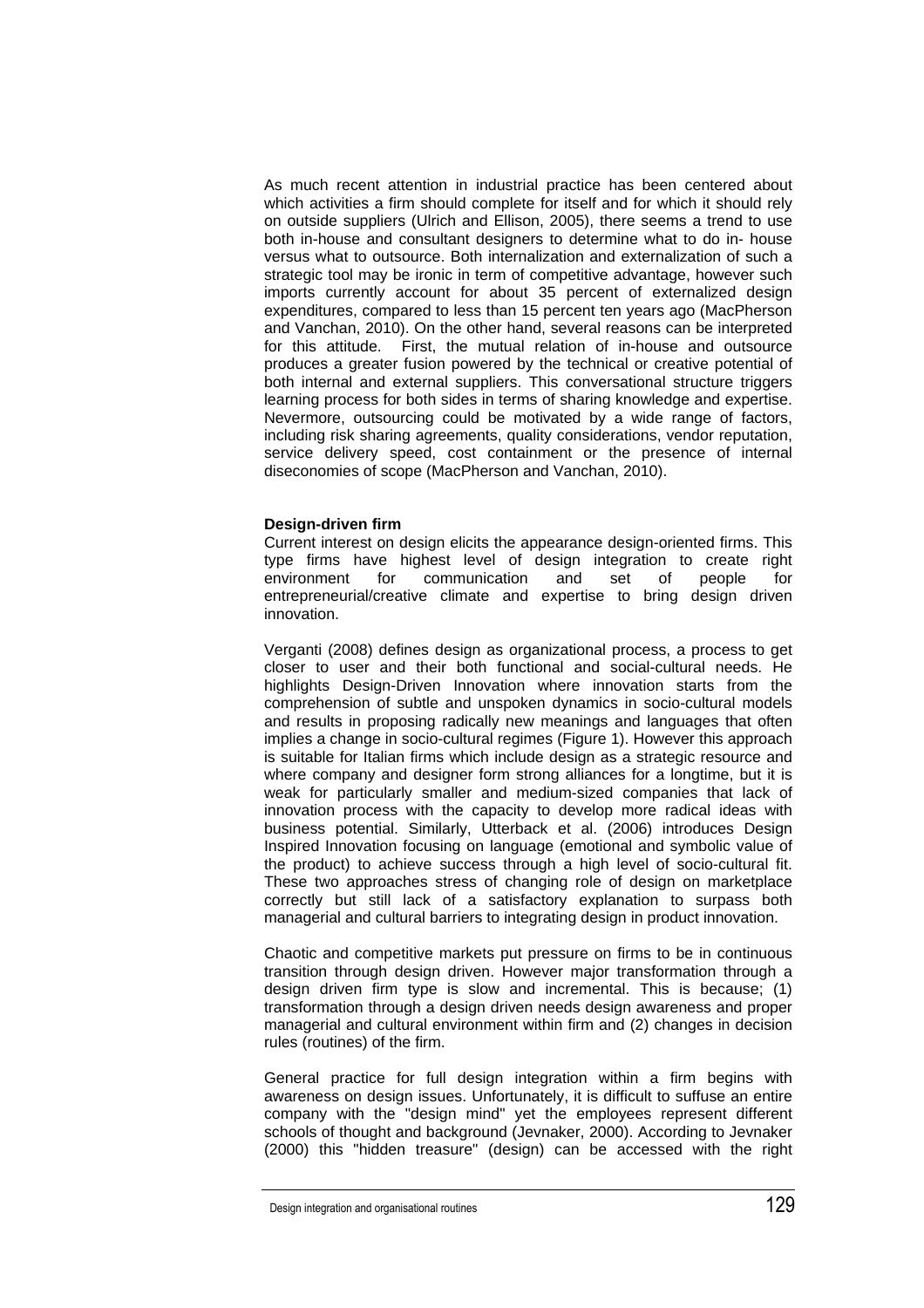combination of corporate design capability, design/business relationships, and constructive design experiences by integration of competencies as a dynamic, rather than linear, process; relationship building for long-term design/business alliances with clients and repeated investments in creative design opportunities for experiencing increasing returns.



**Figure 1.** Innovation strategies (Source: Verganti, 1998)

Although markets force firms to be design driven because of competition in Lamarckian sense, first, top management should be consent to integrate design resources. Notable consciousness and promotional efforts are necessary in top management to inculcate design culture in industry at strategic level to align design strategy with corporate. Nevermore, as design process is carried in different industries with different sizes and traditions, it is a multifaceted concept and should be supported by corporate culture and all employees with different responsibilities and backgrounds. So, there should be a collective consciousness and common purpose at all levels of the firm for the sake of satisfactory design integration.

Due to markets, firms are always in transitional nature and searching more efficient routines that best-suited for their eco-environment for long-term and well-qualified survival. Every try -such as to engage on consultant designers as outsourcing, assign the project to the designer working internally (inhouse designers) or both- is a search process for the efficient routine, only if one of them by comparison is found to be superior, the firm adopt the new routine (Fagerberg, 2002) until forthcoming conjuncture. Although the changes in routines which are produced in every design integration attempt are normally small, the accumulation of these behavioral changes overtime can cause substantial routines changes in higher hierarchy in a firm, a process that can result in the emergence of design driven innovation.

New design driven firms arise in two ways: either form mutations in routines by itself (search) because of repressive markets, or from the transfer and adopting routines between firms (imitation) and between firms and design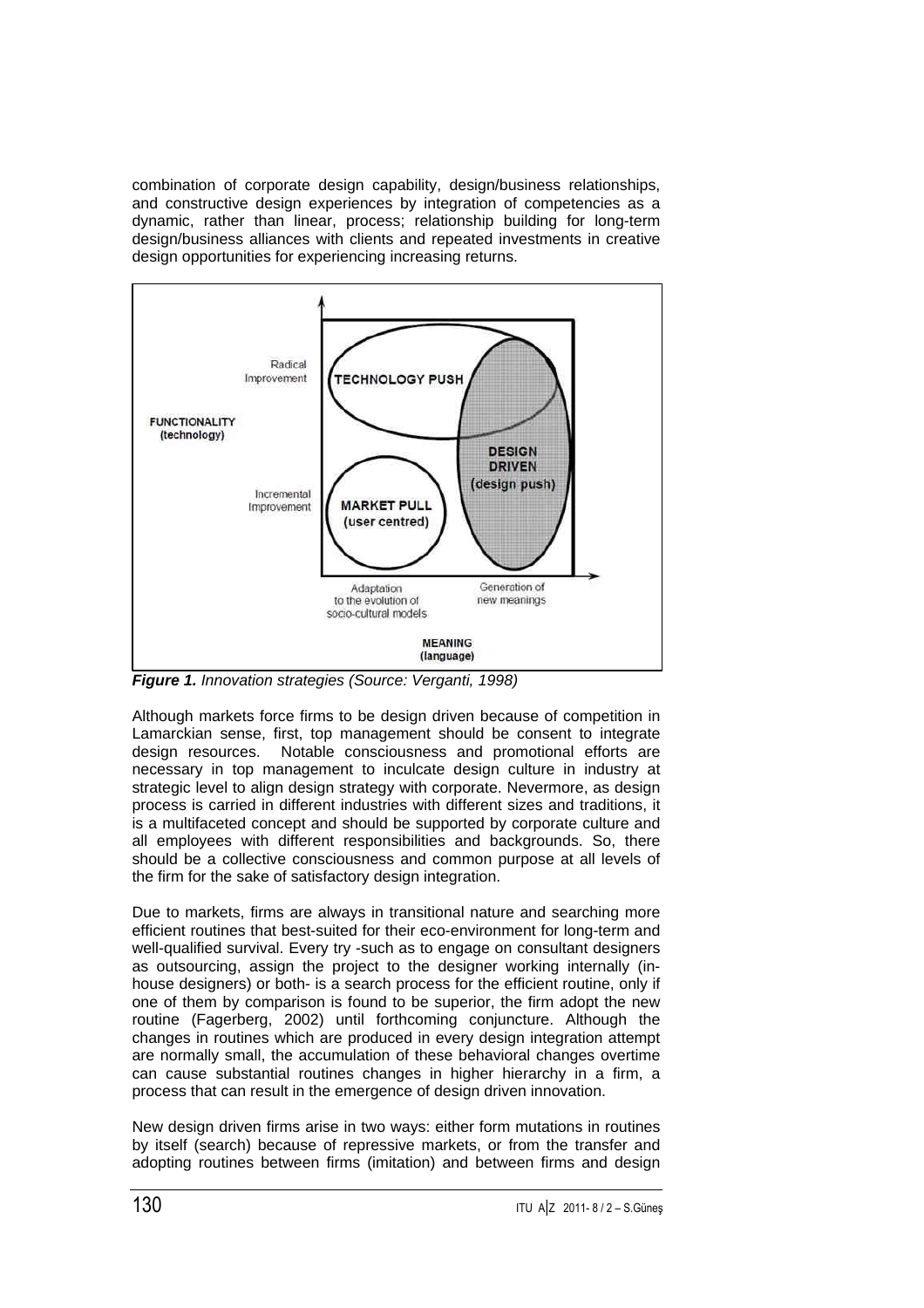consultants. There is nothing new about the tendency to imitate existing design process based routines, yet developing new design routines are problematic due to tacit, fuzzy and costly nature. So, at the preliminary stage, using design consultants practice has become widespread among firms which prefer higher profit rather than satisfactory one. Occasionally, however, the boundaries between search and imitation on design issues are blurred. This is because outsourcers sometimes may be expensive in longrun, firms tend to facilitate in-house design team due to escalation of costs and restrain of strategic tacit.

Holding these comments in mind, therefore several common types of design integration stick out within firms with a great deal of imitation (Figure 2). Limited number of firms, mainly large ones, directly employ in-house design teams at first (develop a new routine itself), other tend to outsource because of limited expenses. If the performance of in-house teams is found unsatisfactory, firms engage in search of new and more efficient routine: (1) abrogate in house design team and engage with consultant or (2) support in house design team consultants. Further, if consultancy is found effective at first, firms (1) carry on engagement or (2) employ in house design team with the guidance of lessons learned by the previous engagement due to escalation of costs.

Each combination is unique depending on industry type, company size, ownership for design and type of competitive competence, yet it is impossible to determine a general way if and how the design integration ways are applied in the company. What is common is that selections are occurred in deliberate manner and follow the hierarchy of practiced organizational routines. A consistency can be examined between hierarchies of routines and levels of design management levels within a firm (Table 3) where organizational operating routines correspond to operational design management (concerned with managing individual design projects and design teams) (Oakley, 1984; Mozota, 1996); Resource deployment (Dickson,2003) or investment routines (Nelson and Winter, 1982) match to tactical design management (concerned with organizing design resources and design processes) (Mozota, 1996) and learning (Dickson, 2003) or search routines (Nelson and Winter, 1982) suit to Strategic design management (involving creating the strategic, long-term vision and planning for design and deals with defining the role of design within the company) (Mozota, 1996) .

Many research in design management literature focus on the integration of NPD functions with each other (and also marketing) in an interactive nature. Some propose improved communication between units; others focus enhanced physical arrangements as co-location, a few in rests seek for cross-functional team compositions for a desired integration but most of them failed to draw a general picture yet one size cannot fit all. As the competition based on price shifts towards to competition based on intangibles such as design, branding, research and development (R&D) and embedded or attached services (Bryson 2008), competing solely on price is increasingly impossible; sometimes unnecessary yet price reduction is attainable and common in terms of rational calculations and several managerial revisions. On the other hand, design-based competitiveness depends on firstly and mostly a paradigmatic cultural shift within an organization which sometimes cannot be transferred but learned and also searched by griping pain.

Design integration and organisational routines 131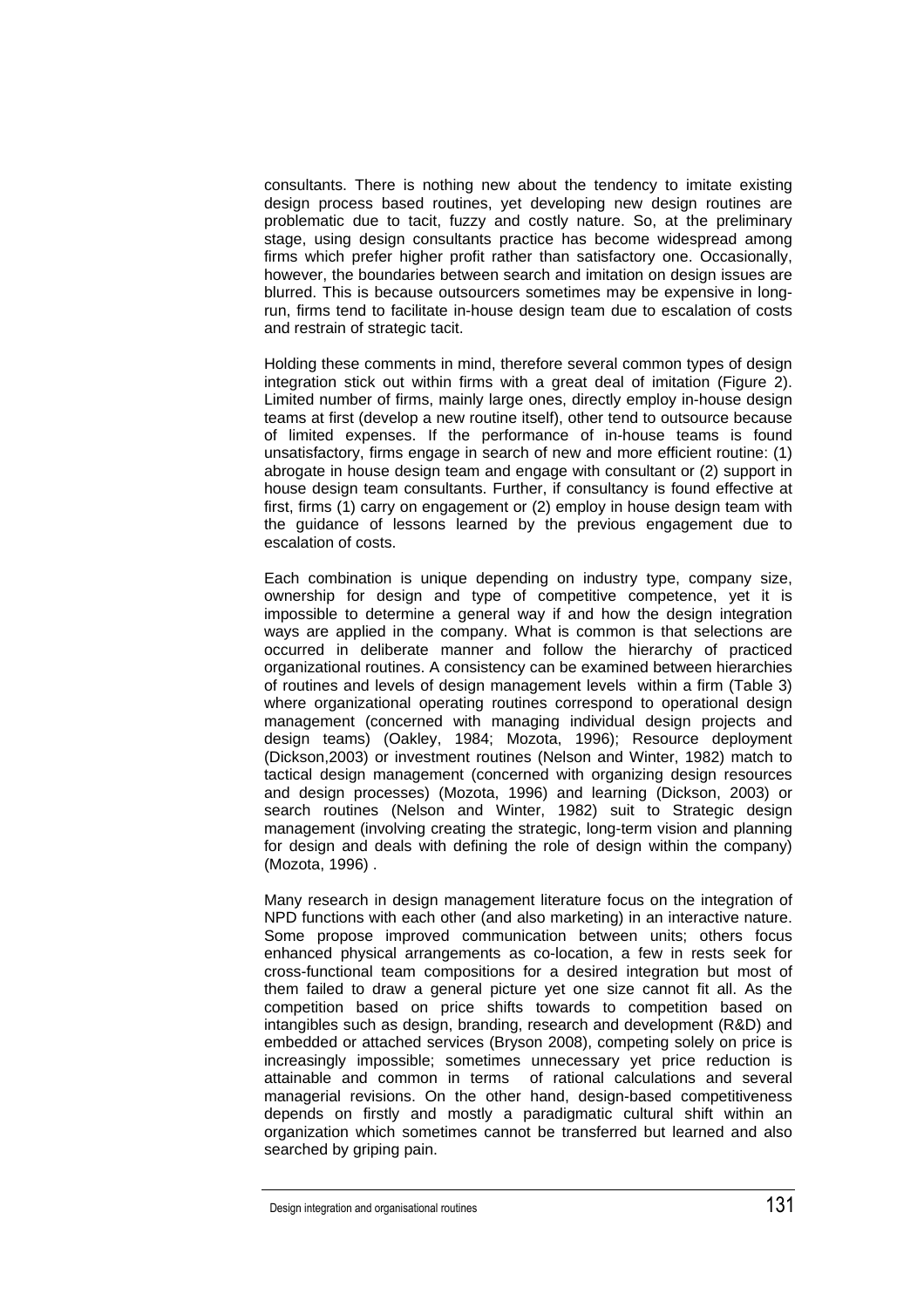

**Figure 2.** Search for design integration.

Before discussing ways of integration of product design, one should know and care that organization cultural environment is a critical factor not only for functioning design process but also in attracting creative potential that is distributed in business environment. First of all, design needs a climate where it can nurture and a climate that will serve as a magnet for talented ones. As the values describes organization culture and its sub-cultural components, values builds routines, scripts, realizations, perceptions and ideologies in the course of time. By this way, any integration of design whether by outsourcing or internal, first needs arrangements and exchanges on values or may be a complete destruction in archaic depth of thought.

Consequently, design integration based organization, at least at the preliminary stage, can be appear mainly in three ways. First is change in routines where action stems from logic of appropriateness and legitimacy. Second is revision of routines in history dependent and incremental manner to glorify past experiences. Third is target where the behavior depends on the relation between the observed outcomes and the aspirations for those outcomes (Levitt and March, 1988).

As a matter of fact, any fictional change in routines will fail without support of direct experience, so search in the pool of routine alternatives can only give idea; on the other hand learning by doing will help in cumulated production of organizational experience and sui generis tacit despite of its transaction costs.

# **Conclusion**

Design has traditionally been viewed as "something to make products look better" (Verganti, 2008) within an organization rather than as part of a managerial process or a business resource because of lack of understanding of its role and process (Kim and Kang, 2008). However, as complexity of products increases, today, design plays a growing role in improving the competitiveness. Competitiveness through products can be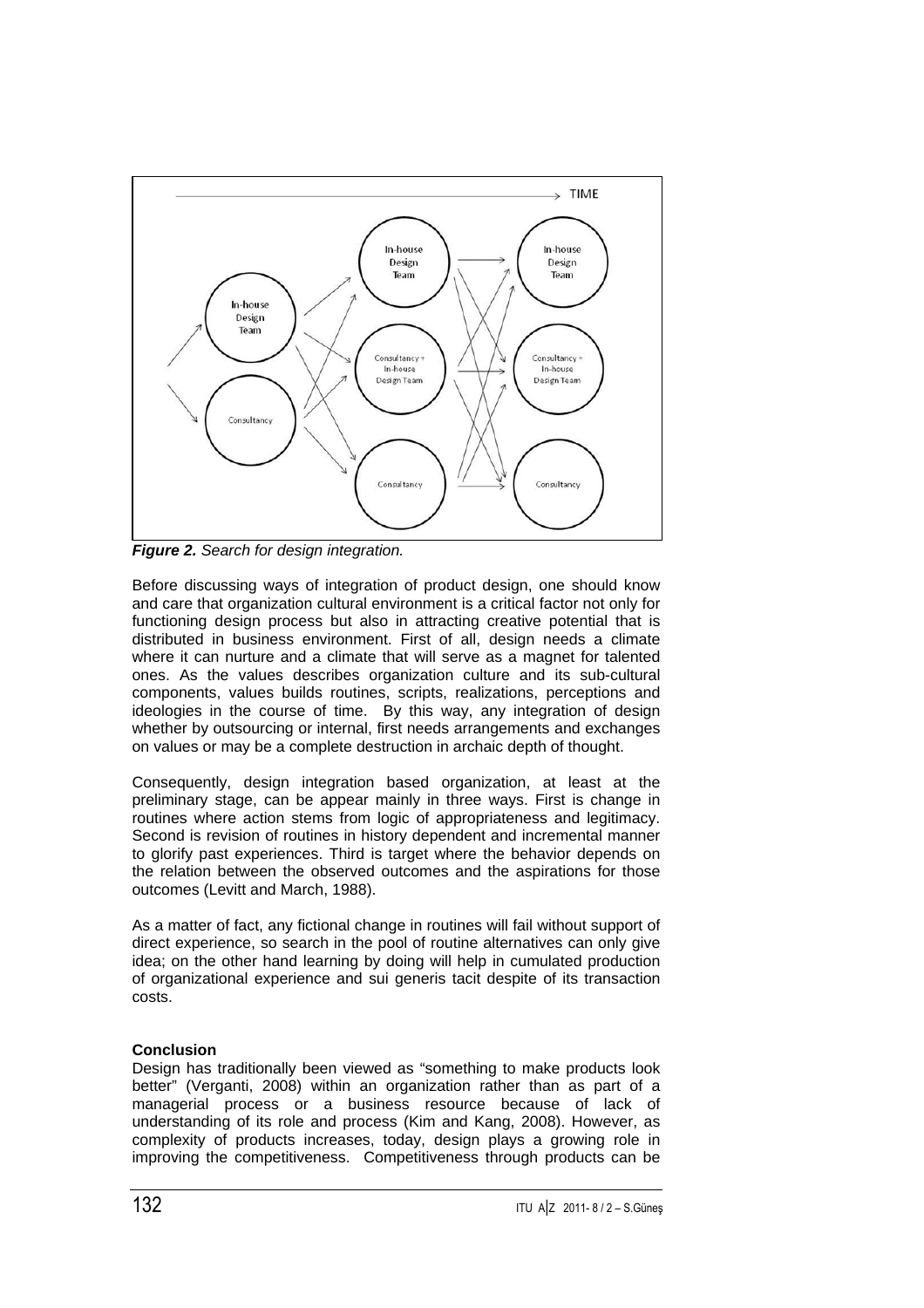improved by good product design and product innovation (Roy and Riedel, 1997). Yet the good product design is directly linked with successful product innovation, design services within a firm should be routinized for long-term survival. To cope with complexity and uncertainty in design, design routines should be performed more collective than individual level to ensure strong links between marketing and technology.

It should be emphasized that design integration within a firm occurs only when design based product performance is unsatisfactory. It is important to underline the presumption that firms, which become aware of its importance at strategic level and tend to integrate design services, choose to use consultants at first, only if it by comparison is found to be superior they keep going outsourcing, or employ in-house design team because of increasing costs. There have been many methods about how the design process in firm might be practiced; however, primary objective of this process is to be a design driven firm for long-term survival.

The design integration hierarchy and hierarchy of routines show likenesses in terms of coherency (Table 3). Higher integration needs higher organizational routines where non-design activity can be conducted by lower operational routines without pronounced and embedded design method. On this account, as design needs both sacrifice on investment and expertise, many firms tend to use external design specialist and professional with shared risk and reward, where limited number of them employ in-house teams to go a step further in integration.

Generally speaking, being a design driven firm is a pace up and down process which took on a shape by successes and failures. Every successful step inspires next level at design ladder and requires new managerial infrastructures and organizational routines. Nevertheless, failure also provides "learning" in a strictly logical or technical sense and breed success by re-examining flaws and changing ex-routines.

#### **References**

- Buchanan, R. (1990), Myth and Maturity: Toward a New Order in the Decade of Design, **Design Issues**, Vol.6, No.2, 70-80.
- Bryson, J.R. (2008) Value Chains or Commodity Chains As Production Projects And Tasks: Towards A Simple Theory Of Production, in Spath, D. and Ganz, W. (Eds), **The Future of Services: Trends and Perspectives**. Carl Hanser Verlag, Munich, 265–84.
- Dannish Design Center. (2003), **The Economic Effects of Design Design Ladder Model**.
- Dickson, P.R. (2003), The Pigeon Breeders' Cup: A Selection on Selection Theory of Economic Evolution, **Journal of Evolutionary Economics**, Vol. 13, 259-280.
- Dosi, G., Marengo, L. (1993), Some Elements of Evolutionary Theory of Organizational Competencies. in R. W England (ed.), **Evolutionary Concepts in Contemporary Economics**. University of Michigan Press, MI
- Fagerberg, J., Verspagen, B. (2002), Technology-Gaps, Innovation-Diffusion and Transformation: An Evolutionary Interpretation**. Research Policy**, Vol.31, 1291-1304.
- Gorb, P. (1990), Design Management. Von Nostrand Reinhold, New York

Design integration and organisational routines 133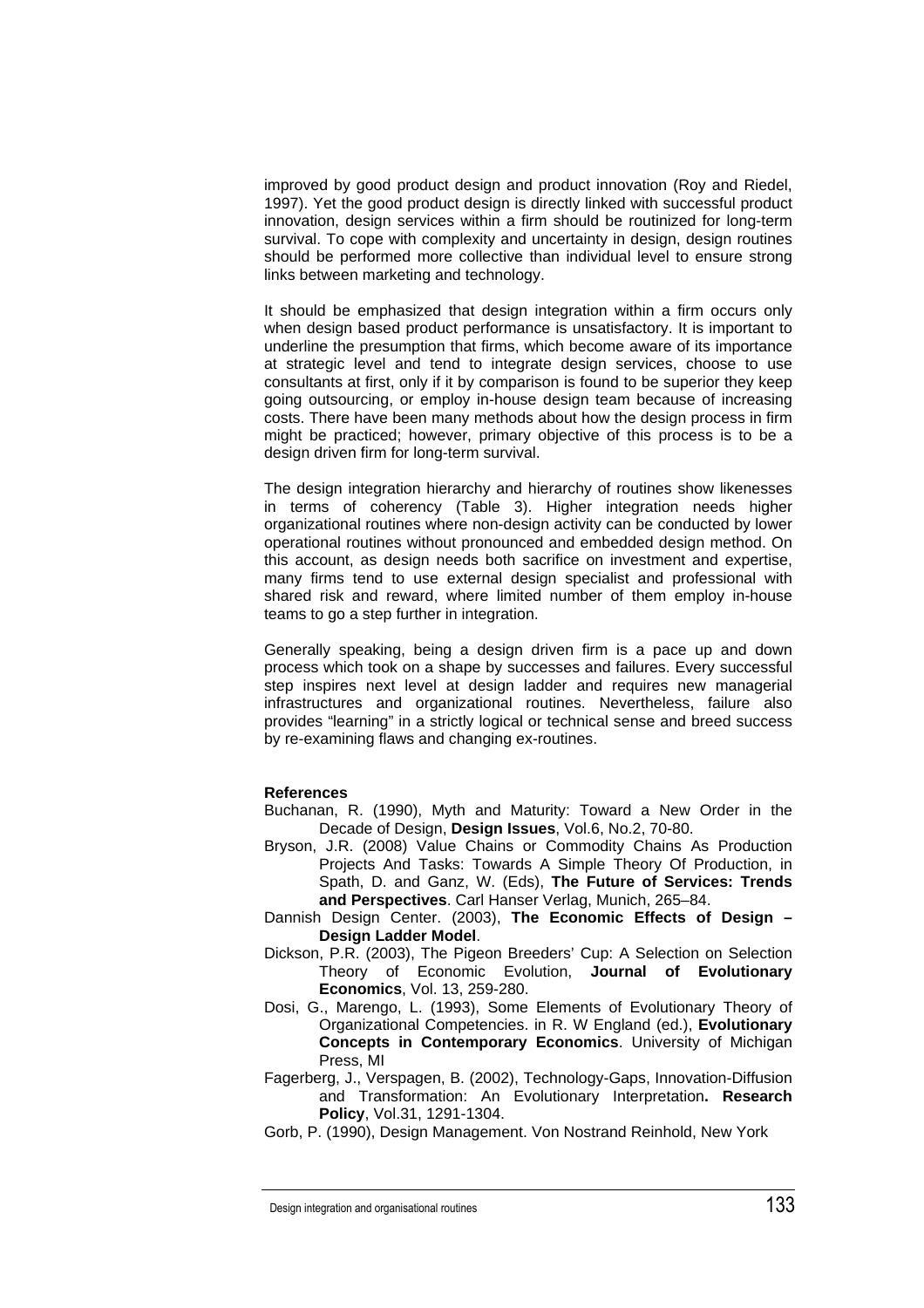- Hargadon, A, Sutton, R.I. (1997), Technology Brokering and Innovation in a Product Development Firm, **Administrative Science Quarterly**, Vol. 42, No.4, 716–749.
- Holland, S., Gaston, K., Gomes, J, (2000), Critical Success Factors For Cross-Functional Teamwork in New Product Development, **International Journal of Management Reviews**, Vol. 2, No.3, 231- 259.
- Hyvönnen, T. (ed.) (1991), **Product Developments and Design Practice**, University of Industrial Arts Helsinki, Helsinki
- Järvinen, J., Koskinen, I. (2001), **Industrial Design as a Culturally Reflexive Activity in Manufacturing**, University of Art and Design Helsinki, Helsinki
- Jevnaker, B. (2000), How Design Becomes Strategic?, **Design Business Journal**, Vol.11, No.1, 41-47.
- Kim, B.Y., Kang, B.K. (2008), Cross-Functional Cooperation with Design Teams in New Product Development, **International Journal of Design**, Vol. 2, No.3, 43-54.
- Levitt, B., March, J.G. (1988), Organizational Learning, **Annual Review of Sociology**, Vol 14, 319-340.
- Lundvall, B˚. A. (ed.) (1992), **National Systems of Innovation: Towards a Theory of Innovation and Interactive Learning**, Pinter Publishers, London
- Lynn, L., Salzman, H. (2007), The Real Global Technology Challenge, **Change**, July/August, 9-13.
- MacPherson, A., Vanchan, V. (2010), The Outsourcing of Industrial Design Services by Large US Manufacturing Companies, **International Regional Science Review**, Vol. 33, No.1, 3-30.
- Marsili, O., Salter, A. (2006), The Dark Matter of Innovation: Design and Innovative Performance in Dutch Manufacturing, **Technology Analysis & Strategic Management**, Vol. 18, No.5, 515–534.
- Meikle, J. (2005), **Design in the USA**, Oxford University Press, Oxford
- Mozota, B.D. (1996), **Design Management: Using Design to Built Brand Value and Corporate Innovation**, Allworth Press, New York
- Nelson, R.R., Winter, S.G. (1982), **An Evolutionary Theory of Economic Change**, Harvard University Press, Cambridge
- Oakley, M. (1984), **Managing Product Design**, Weidenfeld and Nicolson, London
- Oakley, M. (ed.) (1990), **Design Management**. Buter and Tanner Ltd, Cambridge
- Parker, G., Anderson, E. (2002), From Buyer to Integrator: Transformation of The Supply Chain Manager in The Vertically Disintegrated Firm, **Production and Operation Management**, Vol.11, No.1, 75-91.
- Perks, H., Cooper, R., Jones, C. (2005), Characterizing the Role of Design in New Product Development: An Empirically Derived Taxonomy, **The Journal of Product Innovation Management**, Vol. 22, 111- 127.
- Pitkonen, J., Salminen, J. (1991), Design of Nokia Family Phones, In Hyvönnen, T. (ed.) **Product Development and Design Practice**, University of Industrial Arts Helsinki, Helsinki
- Porter, M.E. (1990), **The Competitive Advantage of Nations**, Free Press, New York
- Rassam, C. (1995), **Design and Corporate Success**, Design Council, UK
- Roy, R., Riedel, J. (1997), Design and Innovation in Successful Product Competition, **Technovation**, Vol.17, No.10, 537-548.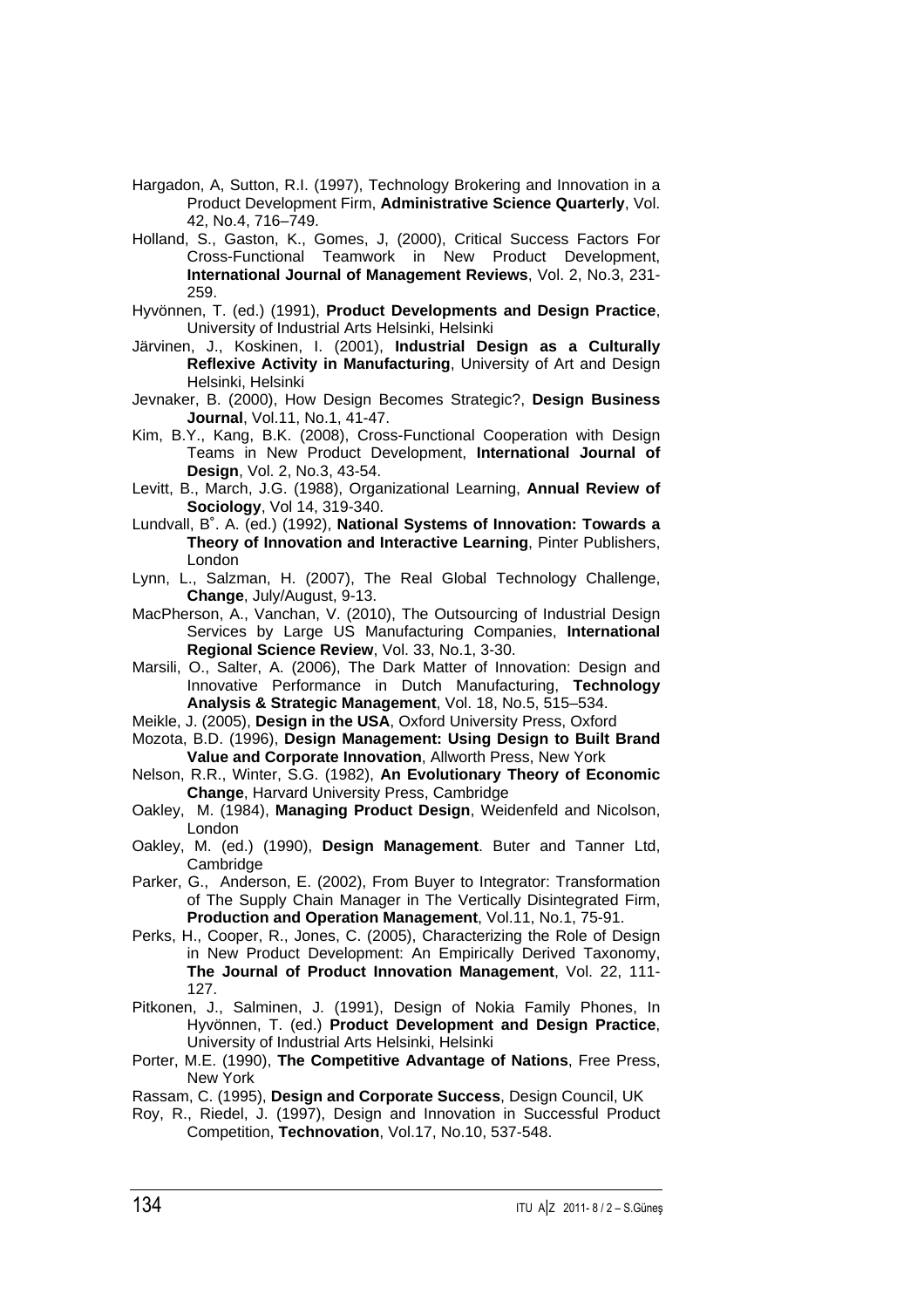- Schumpeter, J. (1943), **Capitalism, Socialism and Democracy**, Harper, New York
- Teece, D.J., Pisano, G., Schuen, A. (1997), Dynamic Capabilities and Strategic Management, **Strategic Management Journal**, Vol.18, No.7, 509-533.
- Trott, P. (1998), **Innovation Management and New Product Development**, Pearson Education Ltd, Essex
- Ulrich, K.T., Ellison, D. (2005), Beyond Make-Buy: Internalization and Integration of Design and Production, **Production and Operations Management**, Vol.14, No.3, 315-330.
- Ulrich, K.T., Eppinger, S.D. (2003), **Product Design and Development**, McGraw-Hill/Irwin, New York
- Utterback, J.M., Vedin Bengt-Arne, A.E., Ekman, S., Sanderson, S., Tether, B., Verganti, R. (2006), **Design-Inspired Innovation, World Scientific**, New York
- Verganti, R. (2008), Design, Meanings, and Radical Innovation: A Metamodel and a Research Agenda, **Journal of Product Innovation Management**, Vol.25, No.5, 436-456.
- Veryzer, R.W. (2005), The Roles of Marketing and Industrial Design in Discontinuous New Product Development, **Journal of Product Innovation Management**, Vol.22, No.1, 22–41.
- Von Stamm, B. (2003), **Managing Innovation, Design and Creativity**, Wiley & Sons, UK
- Walsh V, Roy R, Bruce M, Potter S (1992) **Winning by design: Technology, product design and international competitiveness**. Blackwell Business, Cambridge

#### **Tasarım bütünleşmesi ve örgütsel rutinler**

Tasarım kavramın işletmeler için gerek dikey gerekse yatay ürün farklılaşması bağlamında öneminin giderek artması, klasik fiyat odaklı talep kanunundan farklı olarak rekabetçi üstünlük araçlarından birisi haline dönüşmesini sağlamıştır. Ürün tasarımının bu potansiyelini kullanmak ve ürün tasarım süreçlerinin işletmelerin diğer fonksiyonları ile nasıl ilişkilendirileceği çoğu işletme için bir problem alanı olmakla beraber, firma yapısı, firma algısı, pazar ve ürün çeşitliliği, her işletmeye uyan bir bütünleşme metodunun varlığını engellemektedir. Tasarımın daha ziyade görsel bir unsur olarak algılanması da yeni ürün geliştirme süreçlerindeki konumunun yanlış anlaşılmasına sebep olmaktadır.

Ekonomi kendi içinden yeni mallar, yeni üretim metotları ya da ticari imkânlar sayesinde devamlı olarak yenilenmekte, hareket halinde tutulmaktadır. Bu değişime yabancı kalamayan işletmeler sürekli olarak rekabet baskısın nedeniyle değişime ayak uydurmak zorunda kalmaktadır. Bu nedenle beraber tasarım bütünleşmesi de işletmelerin rutinlerinde değişim gerektirmektedir.

Örgütsel rutin (örgütsel hafıza) kavramı evrimci iktisat geleneğinin uzantısı olarak, Nelson ve Winter tarafından geliştirilmiş, bu model içsel değişmeyi merkeze koyarak; çeşitli biyolojik analojileri kullanarak ve davranışsal firma teorisinden yararlanarak evrimci bir teknoloji gelişme yaklaşımı oluşturmuştur. Modelde sınırlı rasyonalite nedeniyle firmaların rutinlerine göre davrandıkları, mevcut durumlarını korumaya çalıştıkları ancak daha etkin bir konuma geçme arzusuyla yeni rutin arayışına giriştikleri savunulmaktadır. Yeni rutin ise eğer eskisinden daha etkinse uygulamaya konmaktadır. Rutin arayışı belirsizlik içerdiğinden çoğu işletme imitasyonu yeğlemekte, mevcut endüstri rutin havuzdan kendine uygun ve başarılı rutinleri seçmekte, ancak bilginin aktarılabilmesinin sınırlı doğası nedeniyle kimi zaman

Design integration and organisational routines 135